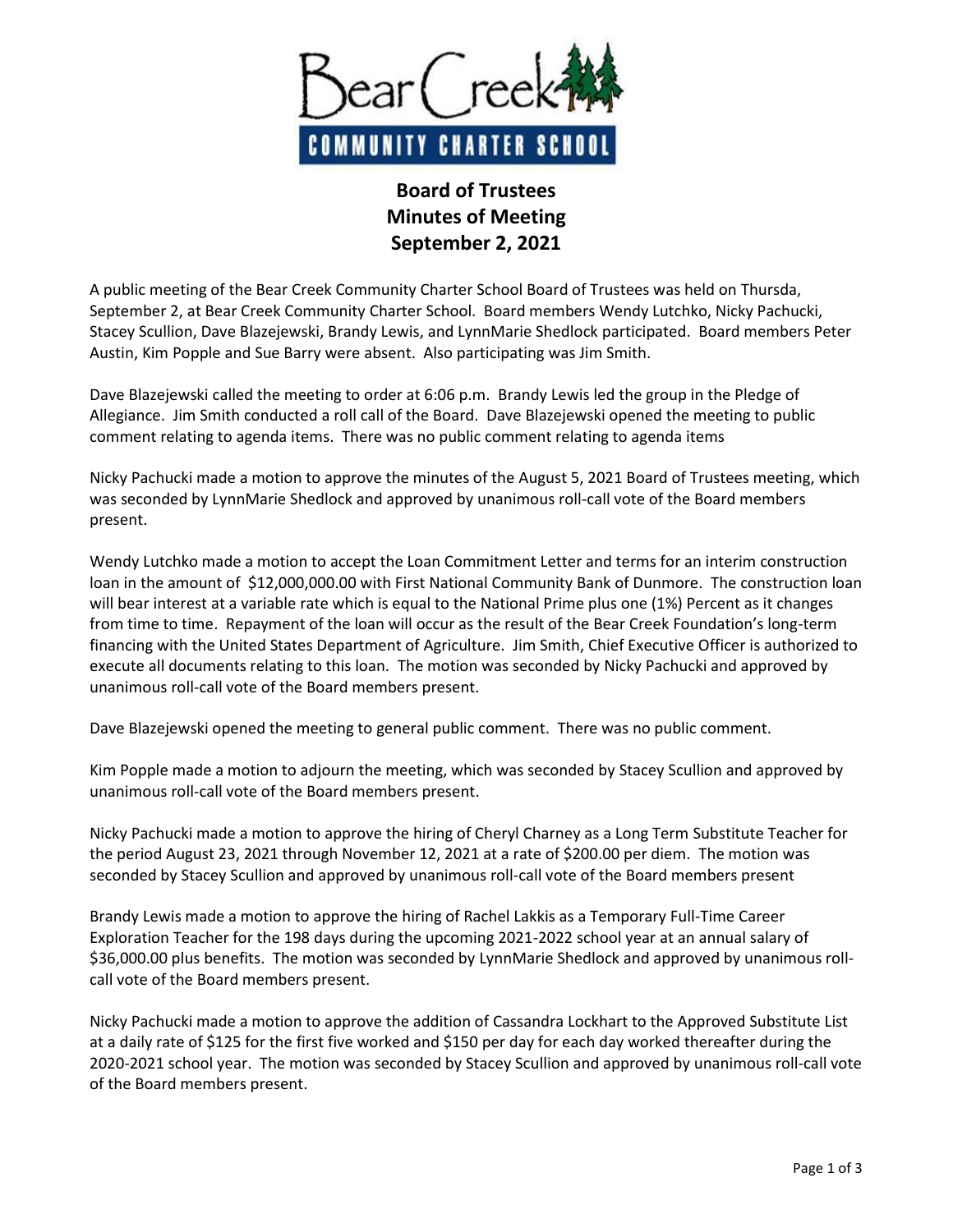Wendy Lutchko made a motion to accept the resignation of Nancy Petalver as Art Teacher effective August 24, 2021, which was seconded by LynnMarie Shedlock and approved by unanimous roll-call vote of the Board members present.

Nicky Pachucki made a motion to approve the donation of eight (8) unused Dell Latitude 3460 Student Laptop Computers to the Wilkes-Barre Police Department, which was seconded by Wendy Lutchko and approved by unanimous roll-call vote of the Board members present.

Stacey Scullion made a motion to approve a Tuition Assistance Request from Hillary Oliver for the course Instructional Design for Online Educators at Wilkes University for the Fall of 2021 at a cost not to exceed \$1,600.00. The motion was seconded by Nicky Pachucki and approved by unanimous roll-call vote of the Board members present.

Brandy Lewis made a motion to approve a Tuition Assistance Request from Larissa Soroka for the course A Reading Research Capstone Project at Kings College for the Fall of 2021 at a cost not to exceed \$1,600.00, which was seconded by Wendy Lutchko and approved by unanimous roll-call vote of the Board members present.

Nicky Pachucki made a motion to approve a Tuition Assistance Request from Stephen Ruch for the course writing in Mathematics Education at Indiana University of Pennsylvania for the Fall of 2021 at a cost not to exceed \$1,600.00. The motion was seconded by Wendy Lutchko and approved by unanimous roll-call vote of the Board members present.

Wendy Lutcko made a motion to approve a Tuition Assistance Request from Taylor Burak for the course Instructional Design for Online Educators at Wilkes University for the Fall of 2021 at a cost not to exceed \$1,600.00. The motion was seconded by Stacey Scullion and approved by unanimous roll-call vote of the Board members present.

LynnMarie Shedlock made a motion to approve the hiring of Bernard Gardzalla for the position of Music Teacher effective Monday, September 6, 2021 at a pro-rated salary of \$34,338.46 for the 2021-2022 school year plus benefits. The motion was seconded by Brandy Lewis and approved by unanimous roll-call vote of the Board members present.

Brandy Lewis made a motion to approve the hiring of Melissa O'Neil as part-time Housekeeper for up to twelve hours per week at an hourly rate of \$12.00, effective September 10, 2021, which was seconded by Stacey Scullion and approved by unanimous roll-call vote of the Board members present.

Wendy Lutchko made a motion to approve the hiring of Carmen Forte as full-time Maintenance/Custodian at an hourly rate of \$18.00 plus benefits, effective September 6, 2021, which was seconded by Nicky Pachucki and approved by unanimous roll-call vote of the Board members present.

Wendy Lutchko made a motion to approve the hiring of Cassandra Davis as full-time Intermediate Math Teacher effective Thursday, August 26, 2021 at a salary of \$36,000.00 for the 2021-2022 school year plus benefits. The motion was seconded by LynnMarie Shedlock and approved by unanimous roll-call vote of the Board members present.

Stacey Scullion made a motion to approve the hiring of Shari Ide as full-time Housekeeper at an hourly rate of \$12.00 plus benefits, effective September 6, 2021, which was seconded by Nicky Pachucki and approved by unanimous roll-call vote of the Board members present.